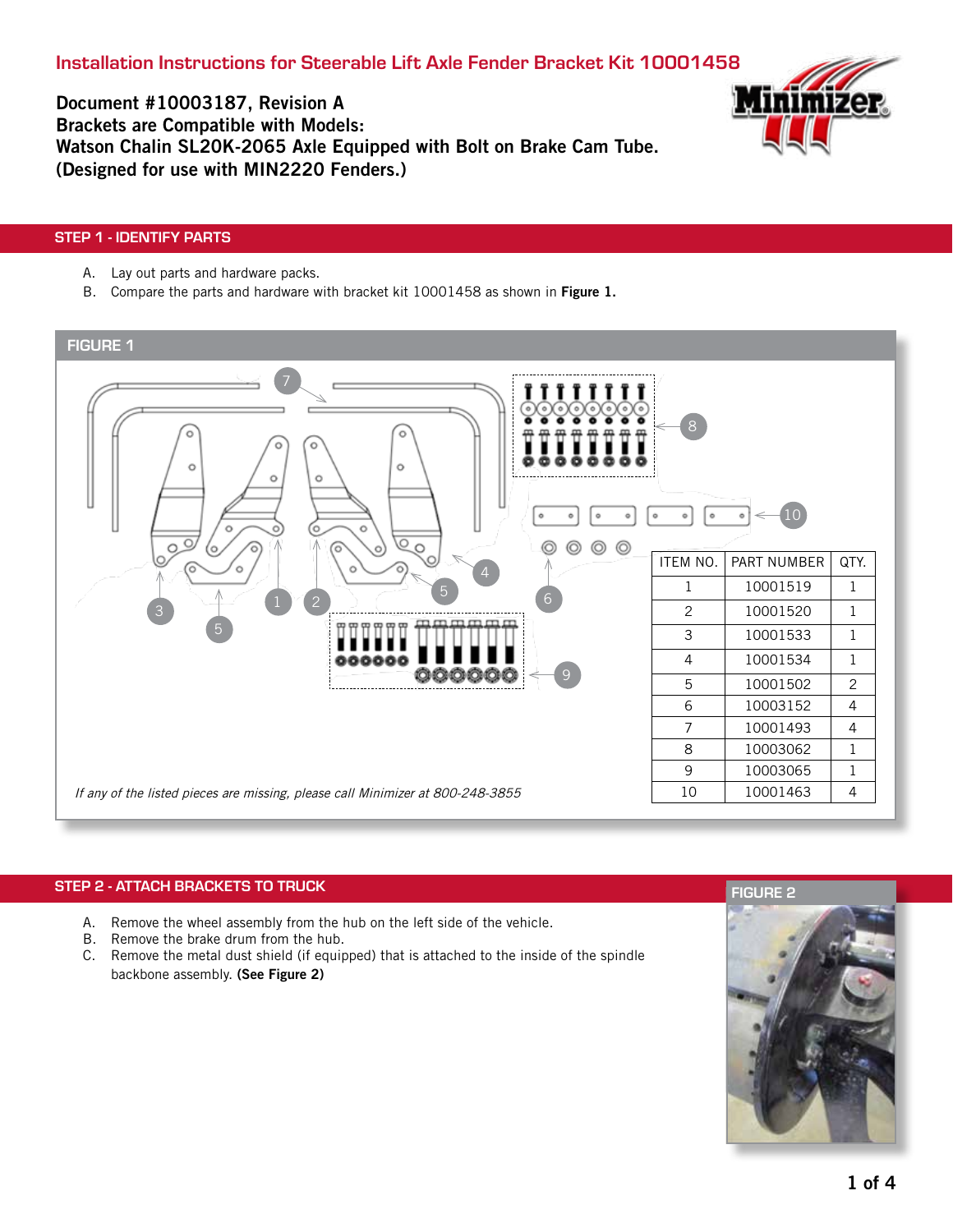- D. Remove the brake return springs and brake shoes.
- E. Drain the oil bath and remove the wheel hub and bearings from the spindle to gain access to the mounting bolts as shown in Figure 3.
- F. At the front corner of the axle fit the (10001502) offset mounting plate and the (10001519) fender bracket around the brake cam tube. (See Figure 4 and Figure 5)
	- a. Use the 1/2"-13 hex bolts and flange nuts provided in the kit.
	- b. Recommended torque is 117 ft-lbs.



- G. Remove the lower three backing plate to spindle bolts on the rear side of the spindle. (See Figure 6)
- H. Install the (10001533) rear fender bracket using one (10003152) spacer each between the bracket and the spindle on the two bottom holes. The upper hole does not require a spacer. (See Figure 7 and Figure 8)
	- a. Use the 3/4"-16 bolts and locknuts that are provided in the kit.
	- b. Recommended torque is 315 ft.-lbs.



- I. Re-install the wheel hub, brake shoes, brake drum and wheel assembly. Make sure to torque all wheel lugs and wheel hub hardware according to the axle manufacturer's specifications.
- J. Verify that there is at least 1" of clearance between the steel brackets and the tire. For most applications with 445/25/R22.5 or 445/65/R22.5 tires, clearance should be approximately 2". (See Figure 9)

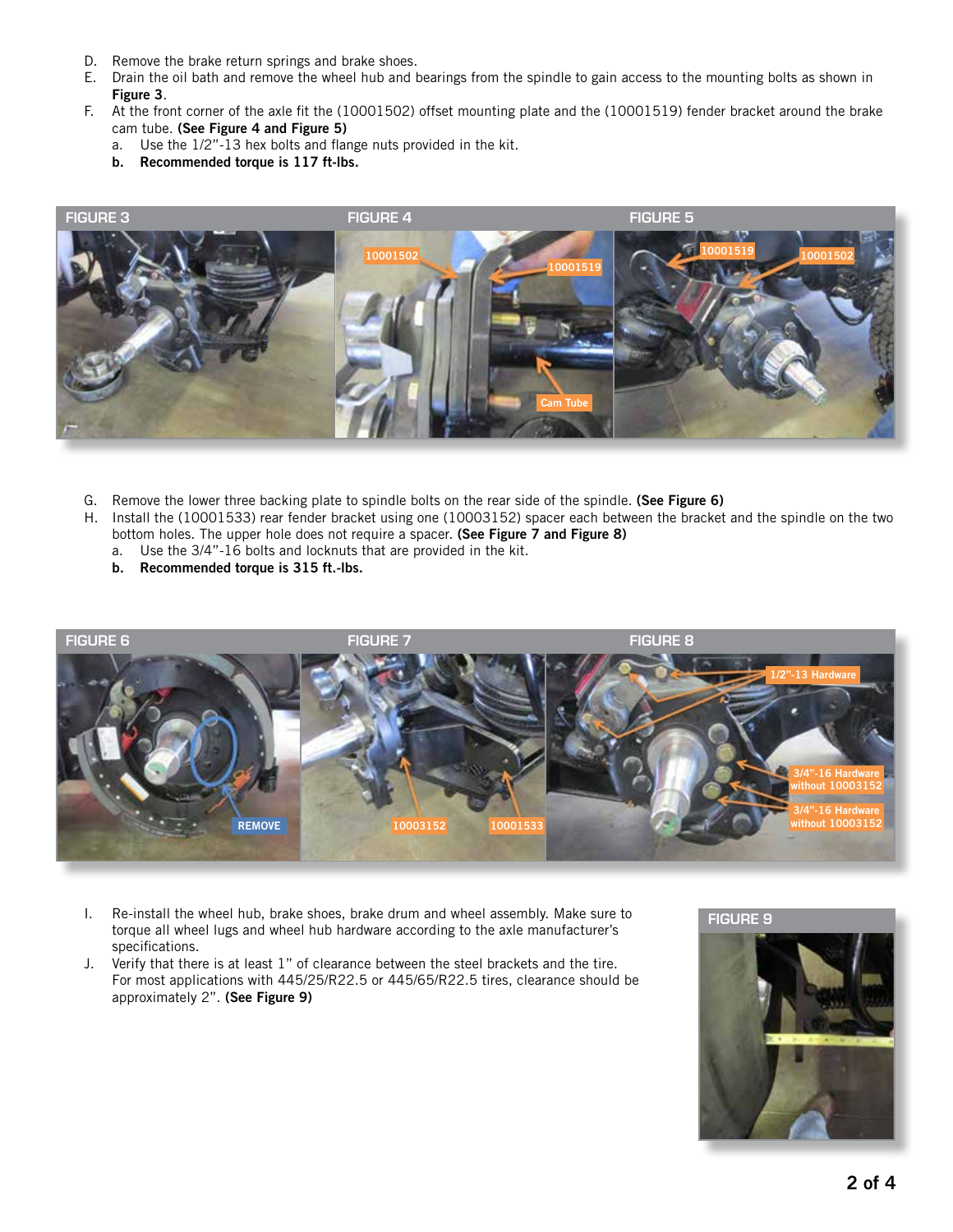- A. Place the Minimizer fender over the tire using shims for clearance. (See Figure 10)
	- a. Place a  $1-1/2$ " block on top of the tire to establish a clearance between the tire and fender. (See Figure 11)



- B. Measure the distance from the floor to the bottom edge of the fender on both ends and adjust the position of the fender until both distances are equal.
- a. The aluminum arms may need to be adjusted inward or outward, so they make even contact with the fender.
- C. Clamp the (10001493) aluminum arms to the fender brackets per the steps listed below:
	- a. Align the bottom edge of (10001493) aluminum arm flush with the bottom edge of the (10001519) fender bracket.
	- b. Place a 1-1/2" thick wood block in between the aluminum arm and the tire to establish the proper tire clearance.
	- c. Clamp the front aluminum arm to the surface of the (10001519) steel bracket closest to the truck frame with a vice grip clamp.
	- d. Make sure the clamp is tight enough to hold the wood block between the arm and the tire.
	- e. Align the top edge of the (10001493) aluminum arm flush with the top edge of bracket (10001533).
	- f. Place a 3/4" thick wood block in between the aluminum arm and the tire to establish the proper tire clearance.
	- g. Clamp the rear aluminum arm to the surface of the (10001533) steel bracket closest to the truck frame with a vice grip clamp.
	- h. For axle application with 425/65/R22.5 or 445/65/R22.5 tire, there should be at least 1-1/2" to 2" of clearance between the fender and the tire.
		- i. The bottom edge of the front aluminum arm will typically align  $10-1/2$ " to  $11-1/2$ " above the bottom edge of the fender.
	- ii. The bottom edge of the rear aluminum arm will typically align  $1-1/2$ " to  $2-1/2$ " above the bottom edge of the fender.
- D. Use the holes in the steel bracket attached to the axle as a template to locate and mark the mounting holes in the aluminum arms. (See Figure 12)
- E. Drill two 9/16" holes in each aluminum arm in the locations that were marked in the previous step.
- F. If necessary, measure and trim any excess material from the aluminum arms that extends past the bend in the mounting plate.
- G. Bolt the aluminum arms to the steel fender brackets using the 1/2" x 2" flange head bolts and the 1/2" top lock flange nuts.
- (See Figure 13)